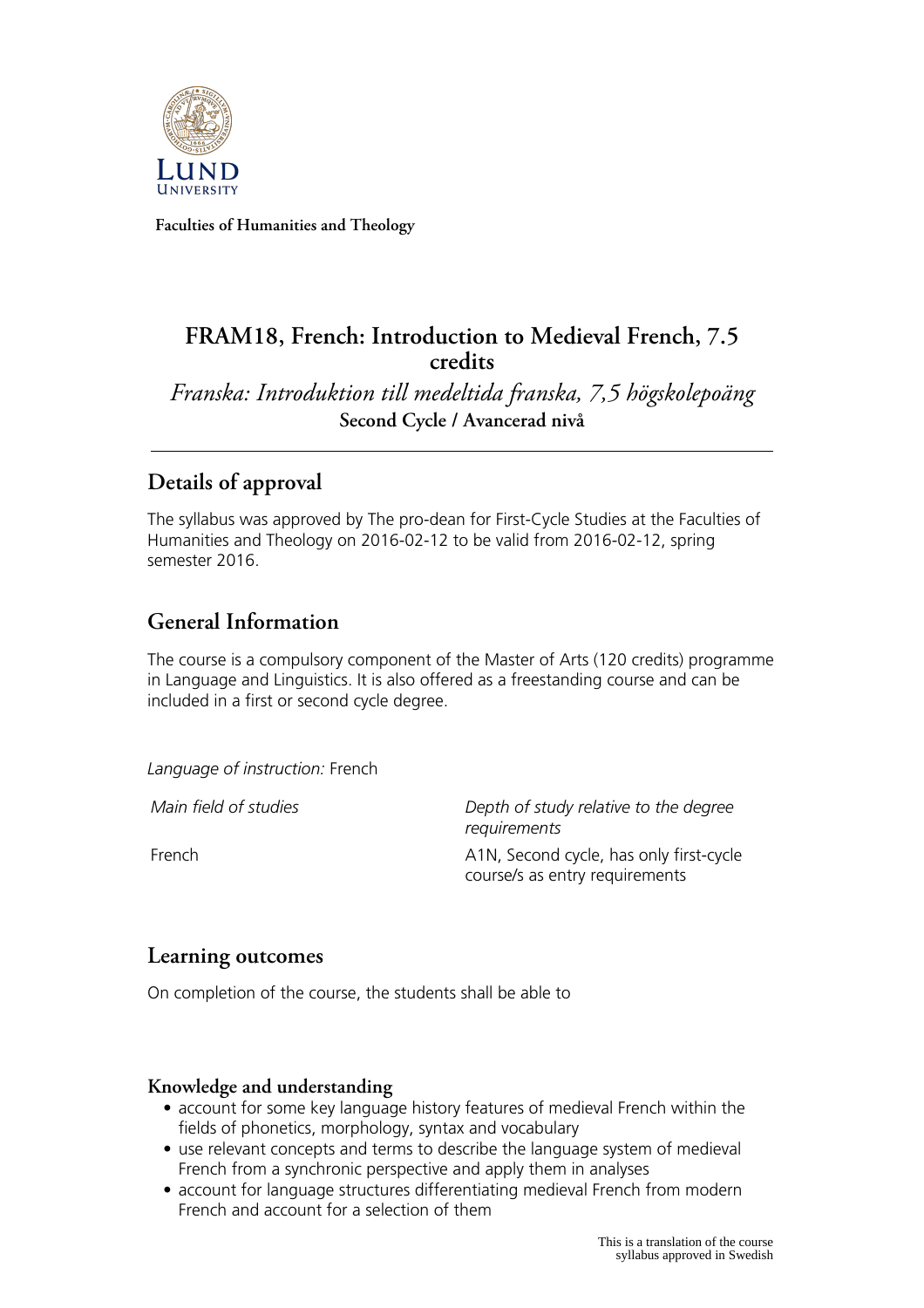#### **Competence and skills**

- assisted by relevant aids, independently interpret texts in medieval French
- independently formulate an issue that can be studied from the perspective of medieval French
- compile a corpus by means of databases or other sources in order to process and analyse it
- present the results of a study within one of the fields covered by the course in good spoken and written French

#### **Judgement and approach**

- assess and discuss the relevance of the results of their investigations
- discuss and assess the role of language history in linguistics

### **Course content**

The course provides students with an overview of the historical development of French focusing on the Middle Ages, aiming to enable students to understand and analyse medieval French texts. The overview introduces concepts and terms of relevance to a description of the development of French, and illustrates how to proceed to interpret languages in history from the point of view of form, semantics, grammar and context.

A number of texts are studied, with a focus on language phenomena. Furthermore, the course includes a component in which students practise transcribing texts from medieval manuscripts.

## **Course design**

The teaching consists partly of lectures and seminars with a lecturer and partly of scheduled sessions without a lecturer.

### **Assessment**

The assessment is based on compulsory written assignments (2-5) and an oral presentation in French.

*Subcourses that are part of this course can be found in an appendix at the end of this document.*

### **Grades**

Marking scale: Fail, Pass, Pass with distinction.

## **Entry requirements**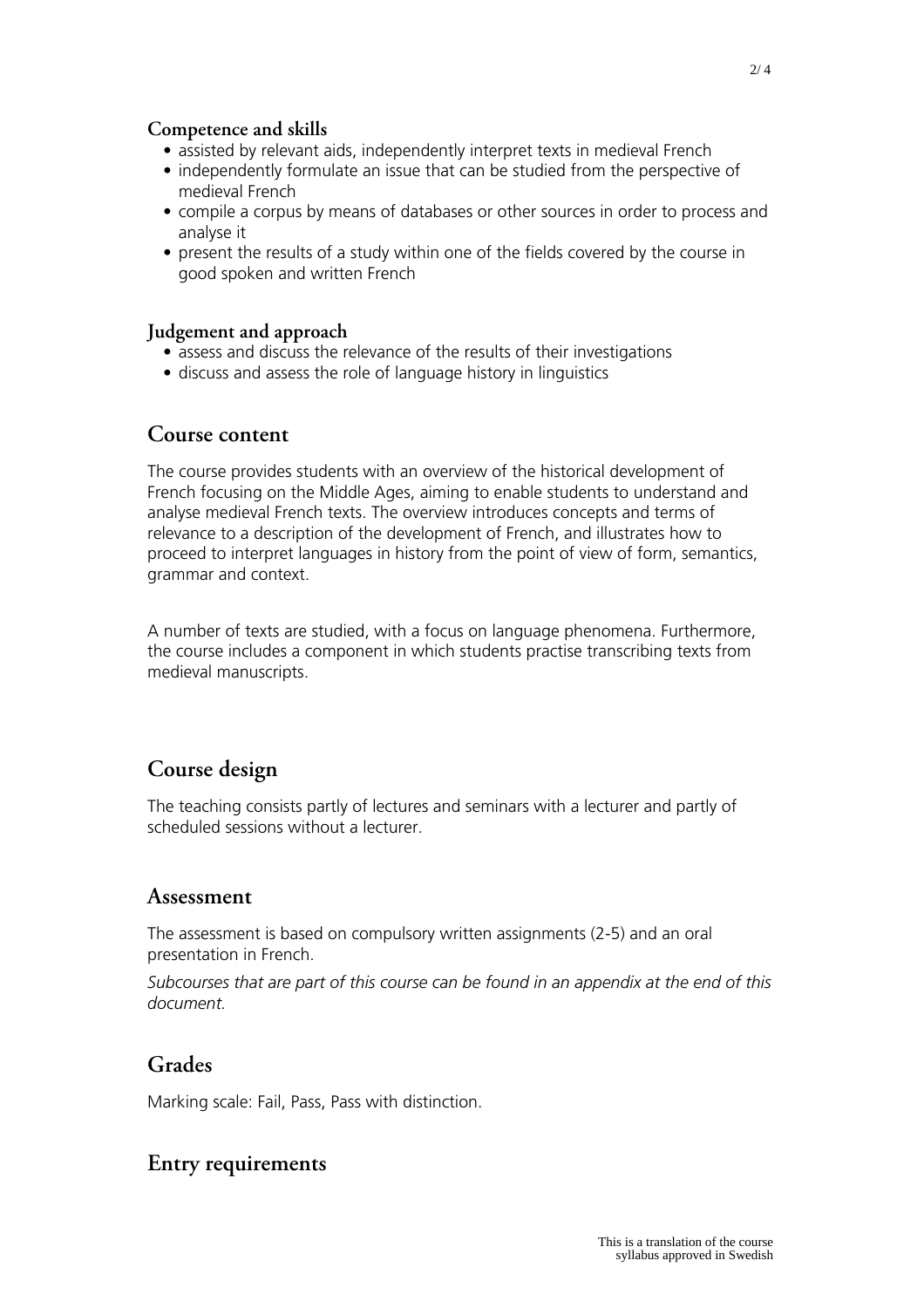To be admitted to the course, students must have 90 credits including at least 60 credits in French or the equivalent.

## **Further information**

- 1. The credits allocated for course content that in whole or in part is commensurate with another course can only be credited once for a degree. For further details see the current registration information and other relevant documentation.
- 2. The course is offered at the Centre for Languages and Literature, Lund University.